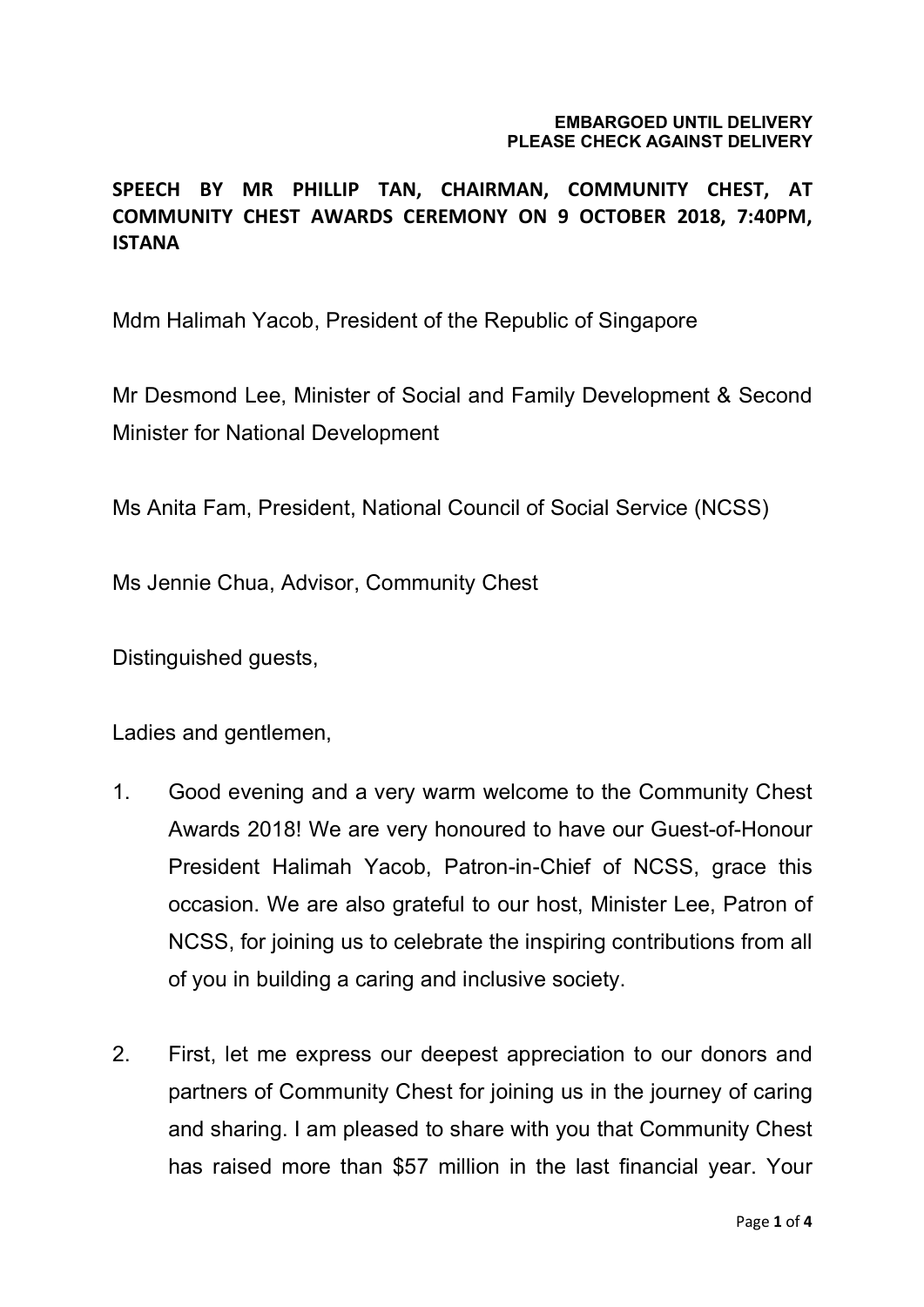sustained support and giving of time, talents and resources have enabled some 80 social service organisations to better serve the disadvantaged in our community. A total of 246 awards will be given out this year to celebrate exemplary efforts in building a strong community of support in Singapore.

3. As the needs of society evolve, Community Chest aims to enable more people to give holistically in the spirit of SG Cares. We need to foster greater collaboration and synergy among the people, private and public sectors so as to bring about effective solutions to enable our social service users to live a life of dignity.

## **Transformation of Awards**

- 4. To encourage more **holistic caring and sharing** for the social service sector, the Community Chest Awards has been transformed from this year to recognise individuals and organisations who have given in different ways and this includes our partners who have embraced volunteerism and inclusive employment practices.
- 5. Three new award categories, namely the **Charity Award**, the **Volunteer Partner Award** and the **Enabler Award,** will be presented tonight to outstanding individuals and organisations, in addition to the **Pinnacle Award** and the **SHARE Award**.
- 6. Let me highlight a few outstanding role models who have inspired us.
	- **Ms Susan Ng**, our co-emcee for today, is a dedicated volunteer who has journeyed with Community Chest for 34 years. A presenter with Mediacorp, she has been offering pro-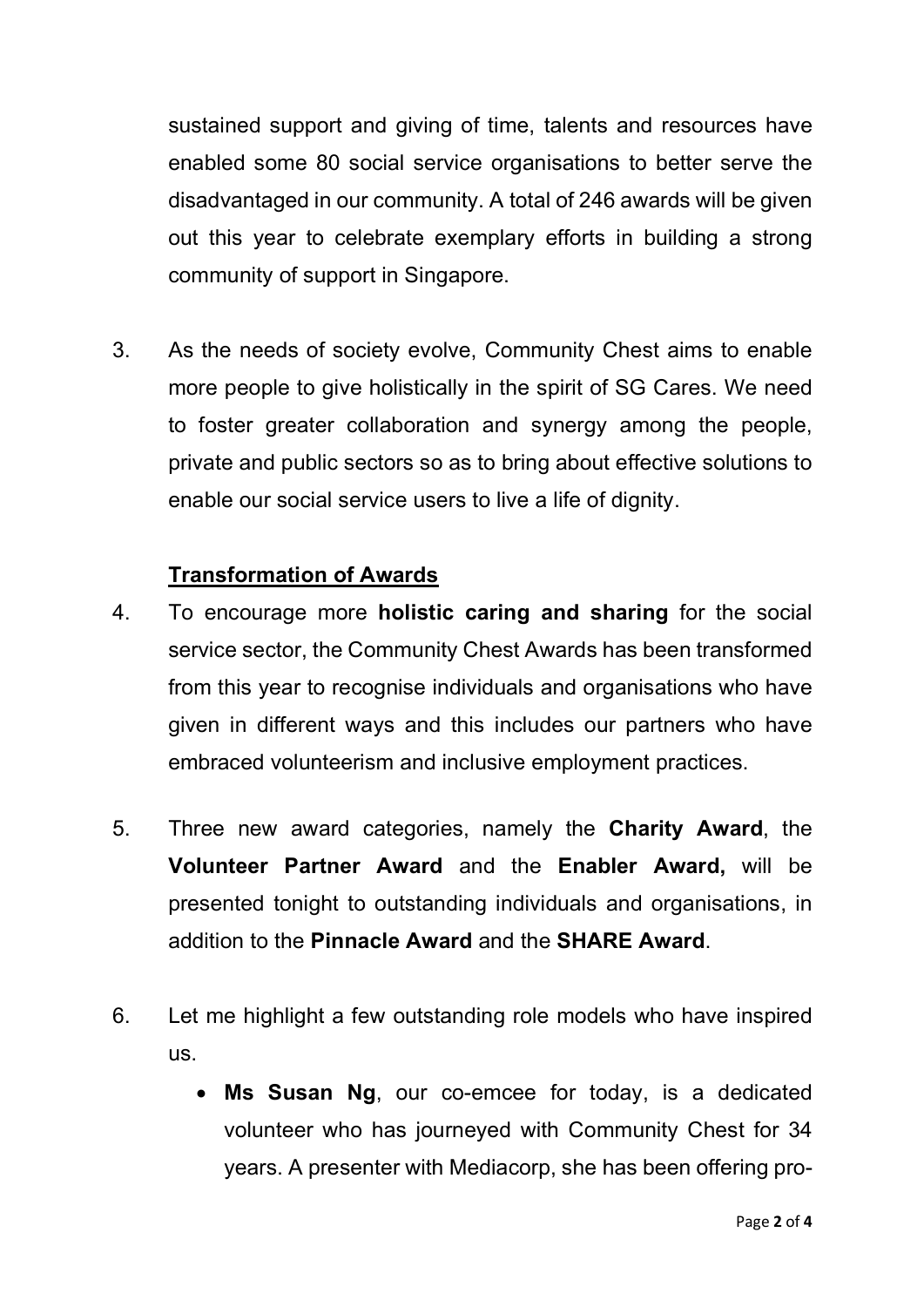bono emcee services to our events since 1985. Today, we are extremely delighted to honour Susan with the new **Enabler Award**, an award that recognises individuals and organisations for their significant non-monetary contributions.

- **Singapore Airlines (SIA)**, one of Singapore's best known brand, is a long-time supporter of our SHARE programme. Besides regular giving, SIA celebrated its 70<sup>th</sup> anniversary last year with a series of corporate volunteering and fundraising efforts in support of Community Chest. We are pleased to share that SIA will be receiving the new **Charity Platinum Award**, for its holistic giving.
- 7. One of the recipients of our newly introduced **Volunteer Partner Award,** the **SP Group**, is a stellar example of an organisation that has a remarkable volunteerism scheme. SP Group organises volunteer activities with TOUCH Community Services and AMKFSC Community Services, reaching out to underprivileged seniors and families.
- 8. I would also like to congratulate the **Ministry of Manpower (MOM)** as the recipient of this year's **Pinnacle Award** - the highest honour accorded to organisations for their exemplary commitment to care for those in need. The **MOM** has led the way in **holistic giving**, which includes monetary contributions, volunteering, and promoting inclusive employment opportunities.
	- As an agency dedicated to supporting persons with disabilities for employment and training, MOM promotes a culture of